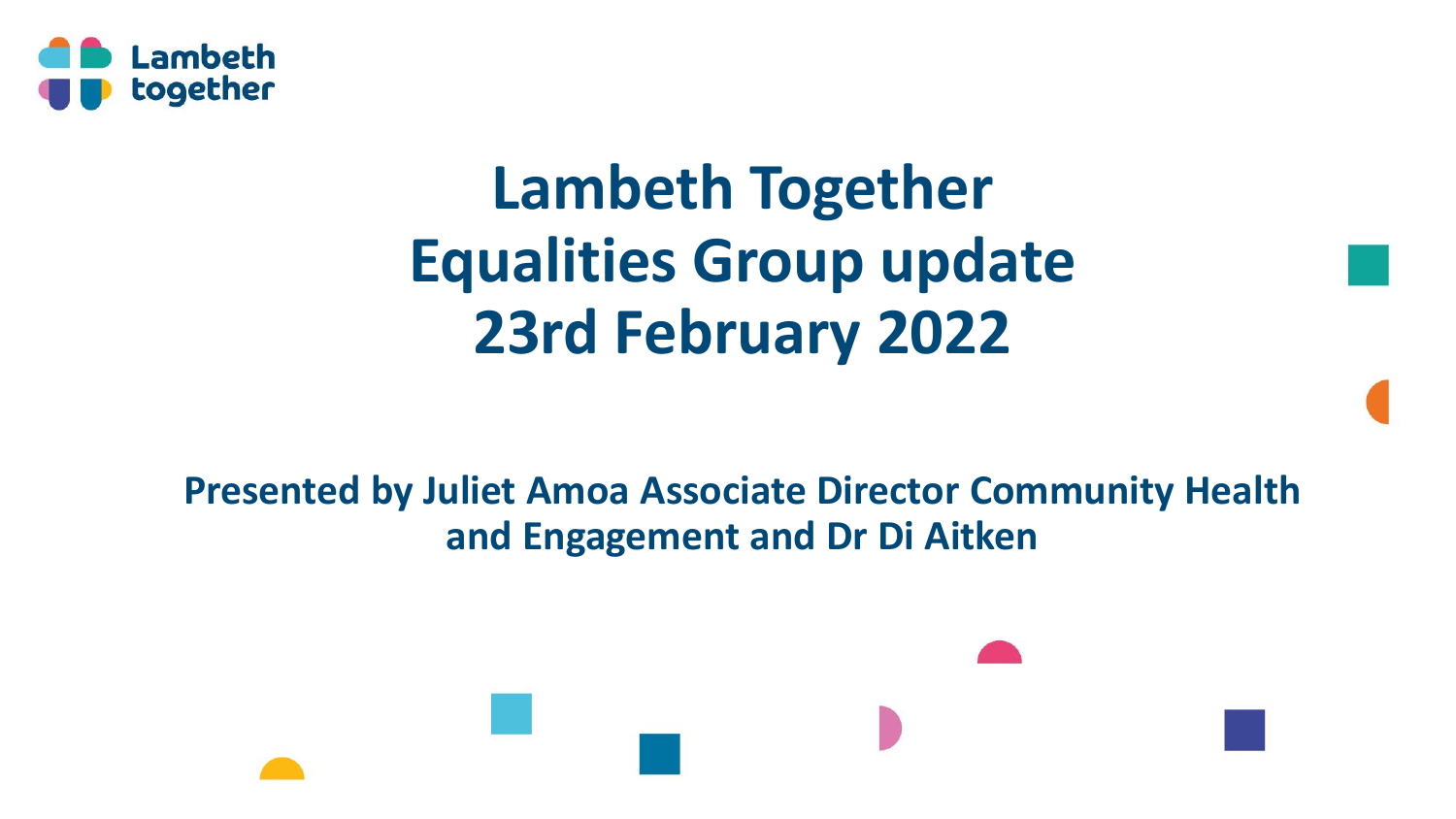



The Lambeth Together EDI working group is tasked with coordinating the EDI programme of work. The group consists of partners from across Lambeth Together.

This group was established to;

- Hold a (constructive) mirror to the 'system' in Lambeth.
- Develop and adopt a shared measurement approach/system
- Create a 'social movement' that puts health and equity at the heart of delivering and service design.
- Act as the Place-level Equalities Group, engaging with other boroughs, SEL Integrated Care System, London and national.
- Collaborate with other sectors such as education, employment etc
- Consider how to align our outcomes to the NHS 5 focused clinical areas, Maternity, Severe mental illness, Chronic respiratory disease, Early cancer diagnosis.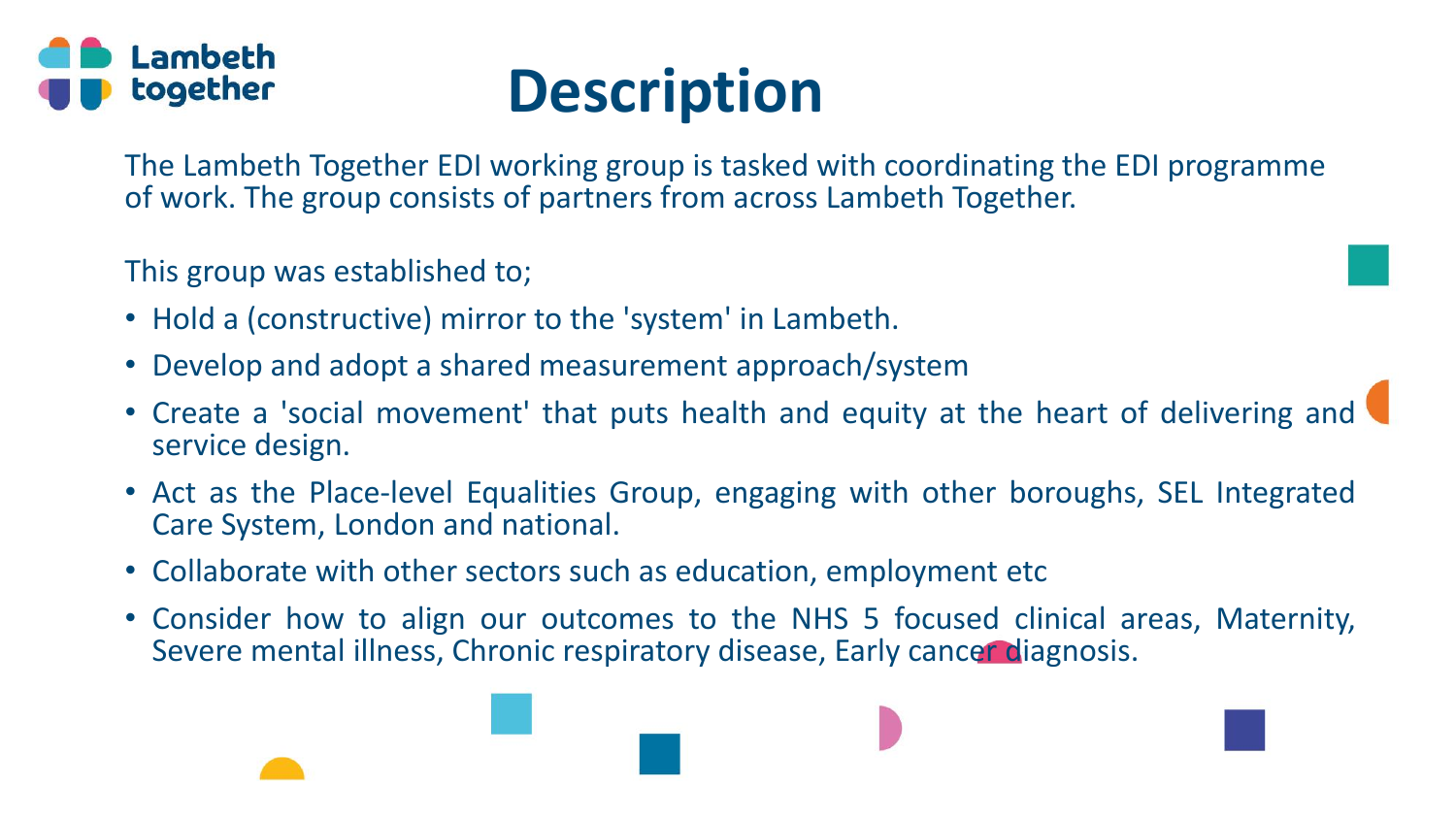

## **Key areas to update**

- Lambeth Together Development Manager for Equality Diversity and Inclusion
- Black Londoners Health and Wellbeing event, what next?.
- The Lambeth Together Pledge
- Reverse mentoring programme
- Integrated Care System EDI place mapping
- Tacking Race Inequality, Pan London
- The CORE20PLUS5 plan
- Metrics and Data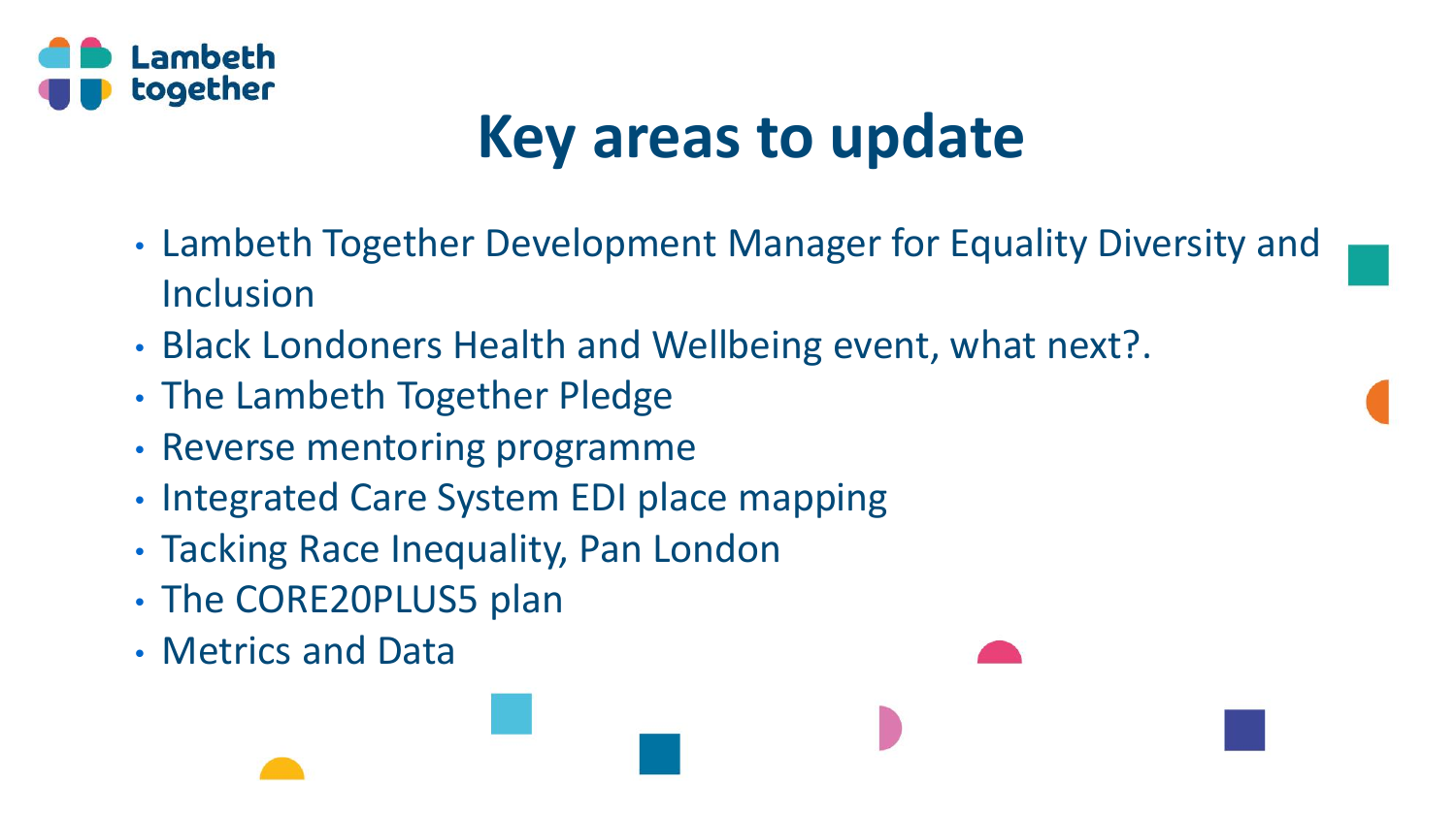

# **Lambeth Together Development Manager for Equality Diversity and inclusion**

We had a successful candidate, and they will start in approximately 3 weeks. They will;

- Co ordinate the work of the Lambeth Together EDI group
- Co create clear outcomes and measures
- Achieve this through a project management approach in collaboration with the alliances.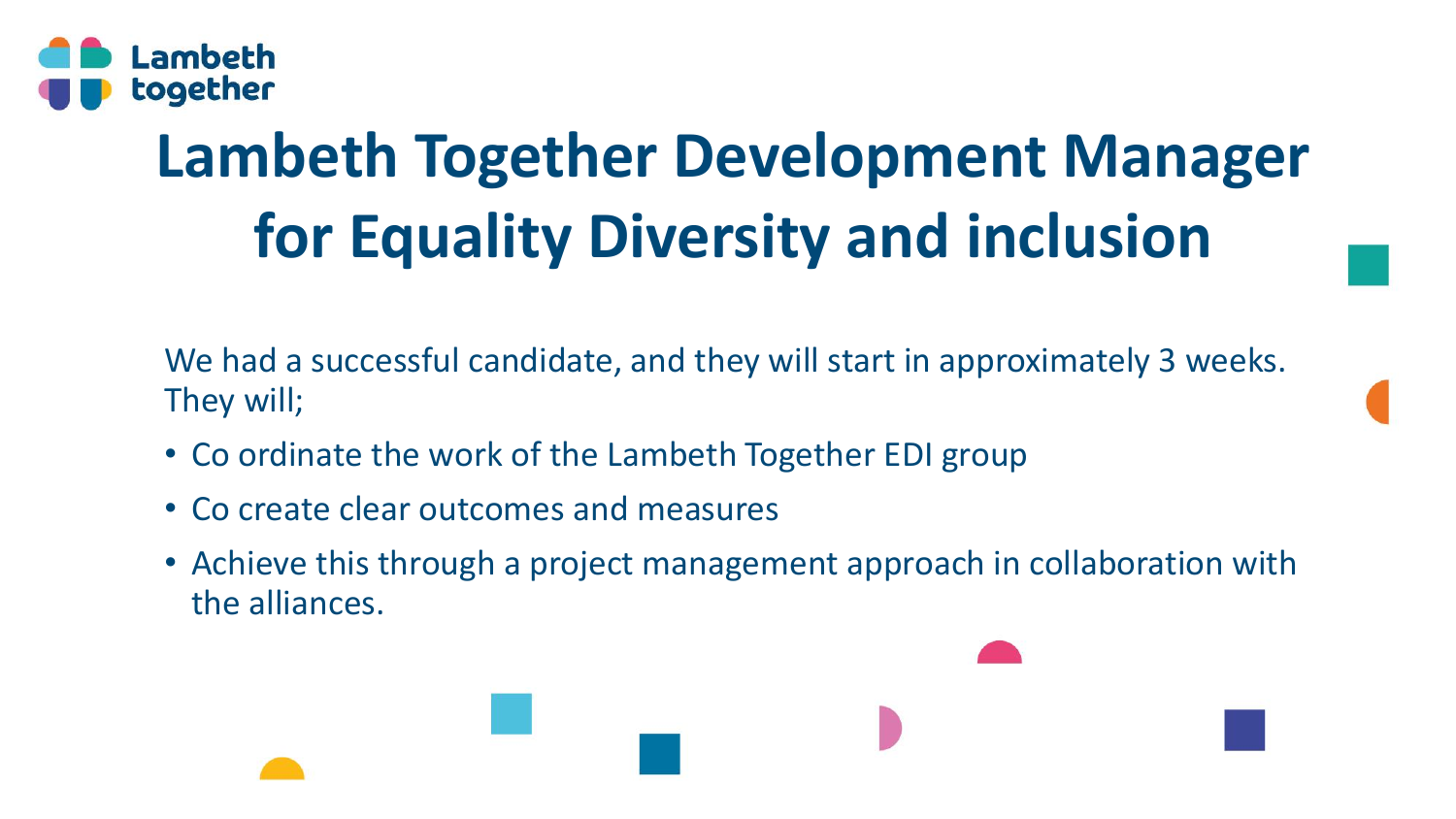

# **Black Londoners Health and Wellbeing, what next?**



- A health and wellbeing event was held in October 2021 and co designed with the VCS, the community, health professionals and religious leaders
- Over 500 community members. The evidence showed that 200 people had BP and diabetic checks, 20 people had flu jabs. etc.
- The video link of the event; [https://youtu.be/yKAfh8Y-aao](https://eur03.safelinks.protection.outlook.com/?url=https%3A%2F%2Fyoutu.be%2FyKAfh8Y-aao&data=04%7C01%7CJAmoa%40lambeth.gov.uk%7C761e1cd9dca043a87d3c08d9e2417a3a%7Cc4f22780485f4507af4a60a971d6f7fe%7C0%7C0%7C637789593125658379%7CUnknown%7CTWFpbGZsb3d8eyJWIjoiMC4wLjAwMDAiLCJQIjoiV2luMzIiLCJBTiI6Ik1haWwiLCJXVCI6Mn0%3D%7C3000&sdata=G86JNhoPQGY%2B5twLTqrmcRpw6yfooUR9OoLzc90YYak%3D&reserved=0)
- We will be planning a yearly event in October 2022, during Black History Month
- We are developing a programme of work to support smaller organisations to hold regular tailor-made community health and wellbeing sessions with the black community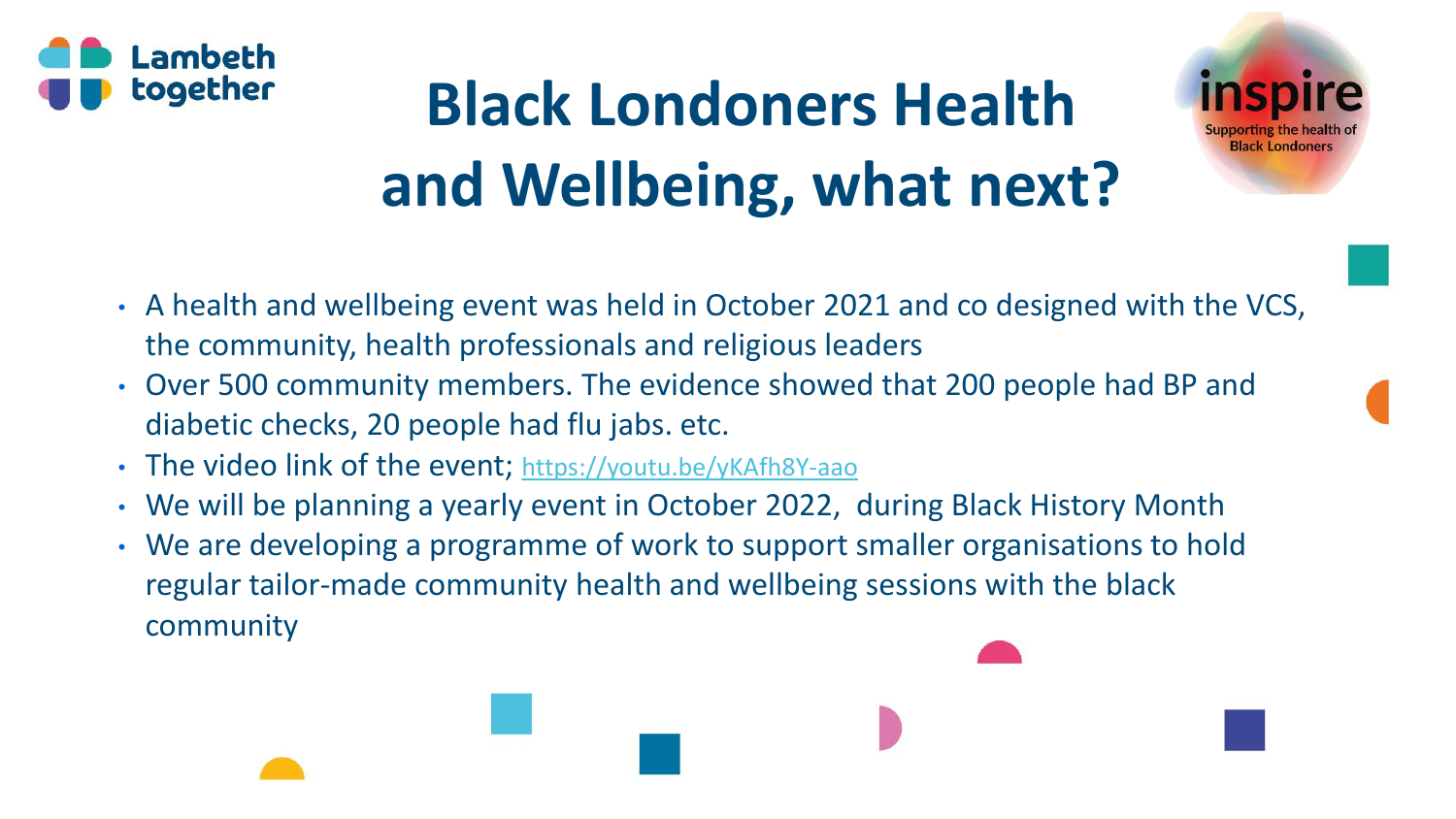

# **The Lambeth Together Pledge**

- The EDI groups supported the co design of Lambeth Together Pledge.
- The video is to show all partners commitment to the partnership <https://lambethtogether.net/about-us/>
- We need consider how we ensure this pledge is a living testament, reviewed and embedded.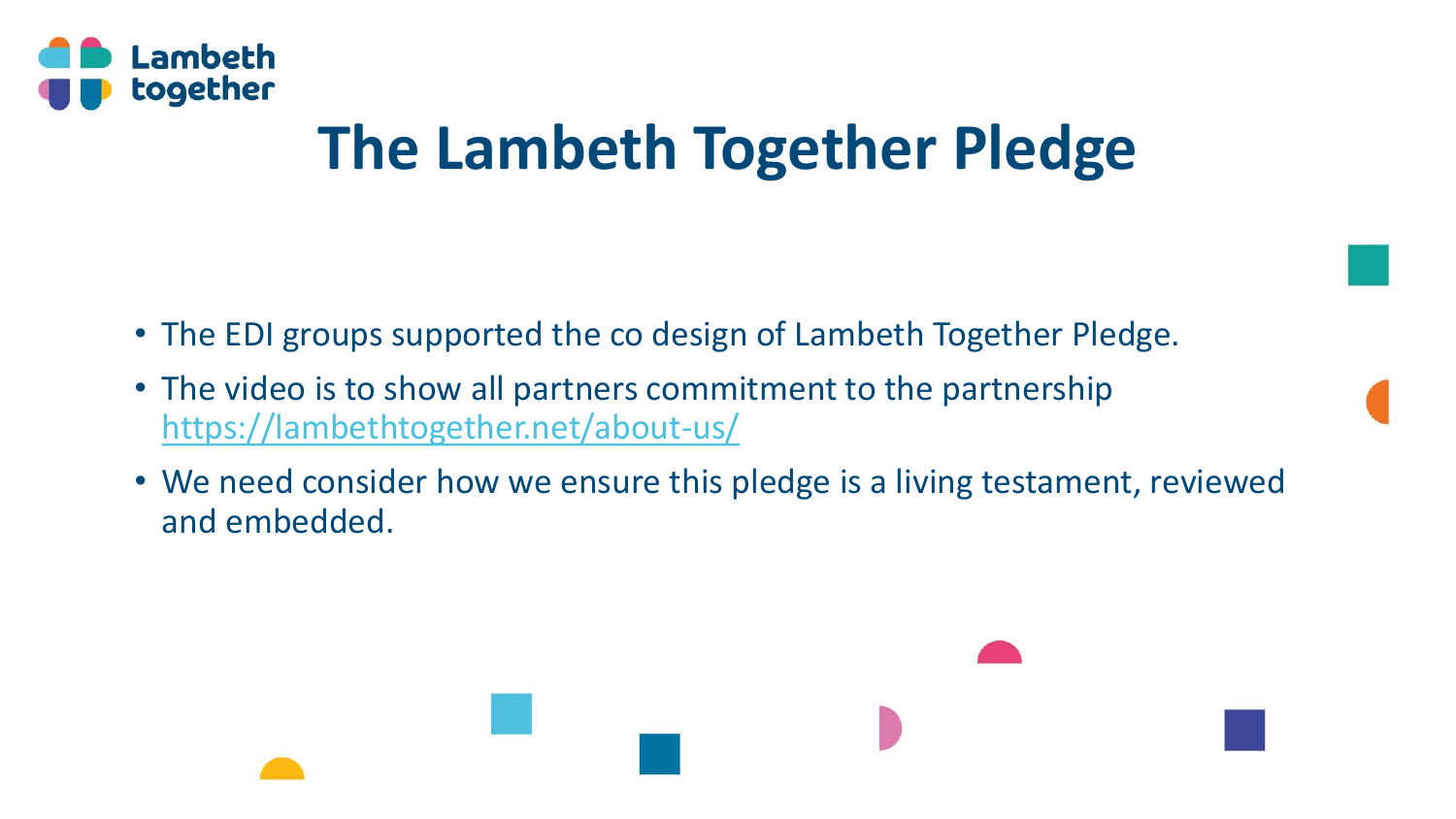

## **Reverse Mentoring Programme**

- This programme will support our development of a more inclusive culture
- We are exploring the most effective way to implement this
- We need to find the most appropriate programme for the partnership
- GSTT do have the capacity to support this type of programme in Lambeth Together
- We will be exploring Reverse Mentoring in the EDI place mapping (ICS) and in the OD programme.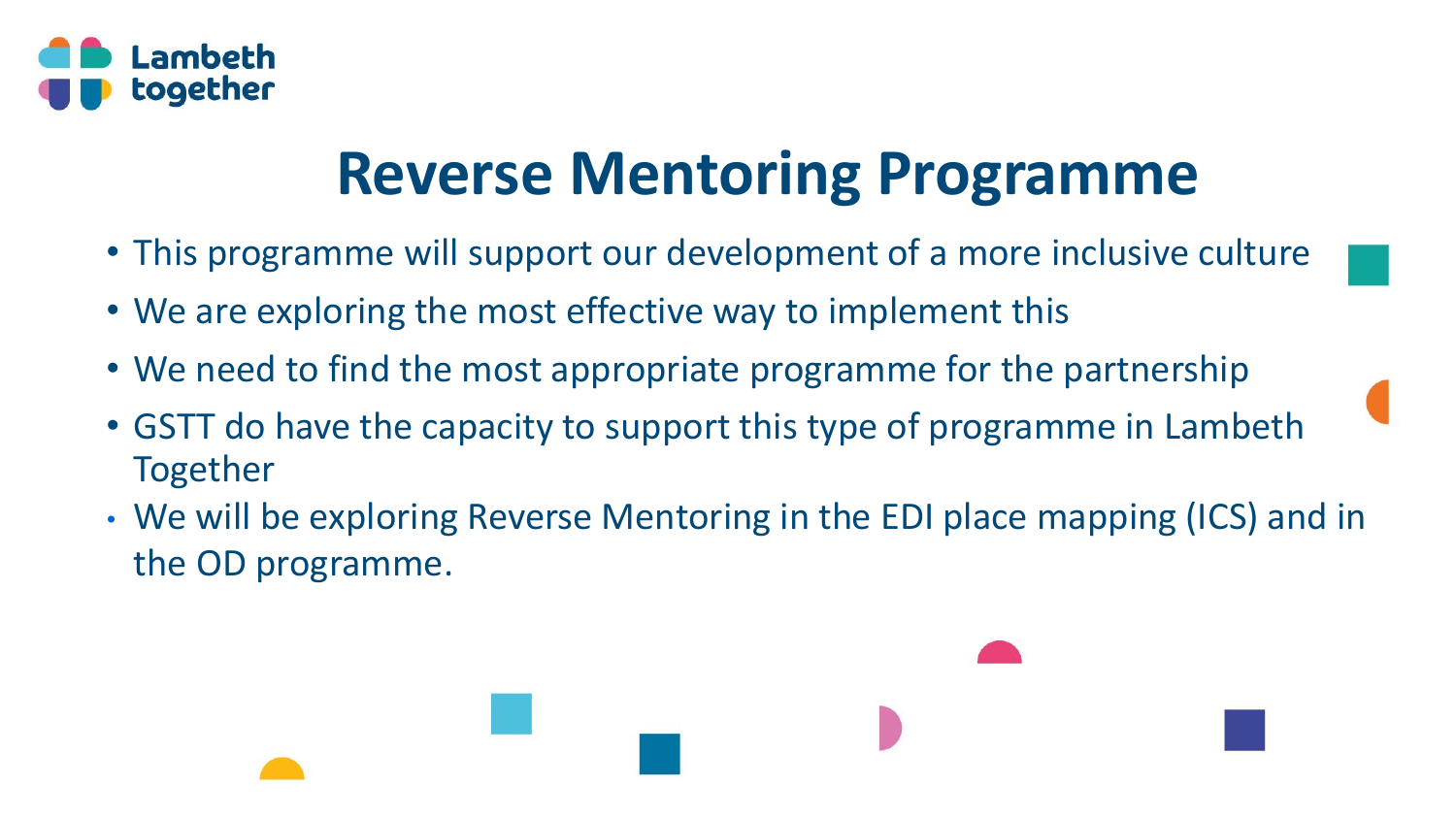

# **Integrated Care System EDI place mapping**

- 21<sup>st</sup> January there was an ICS EDI place mapping workshop
- The work of Lambeth Together EDI programme was presented
- There was shared learning
- There will be a follow workshop to plan a way forward 15<sup>th</sup> February
- It was noted that Lambeth Together had progressed in the EDI space
- It was evident that some partners presented the councils progress rather than the whole integrated system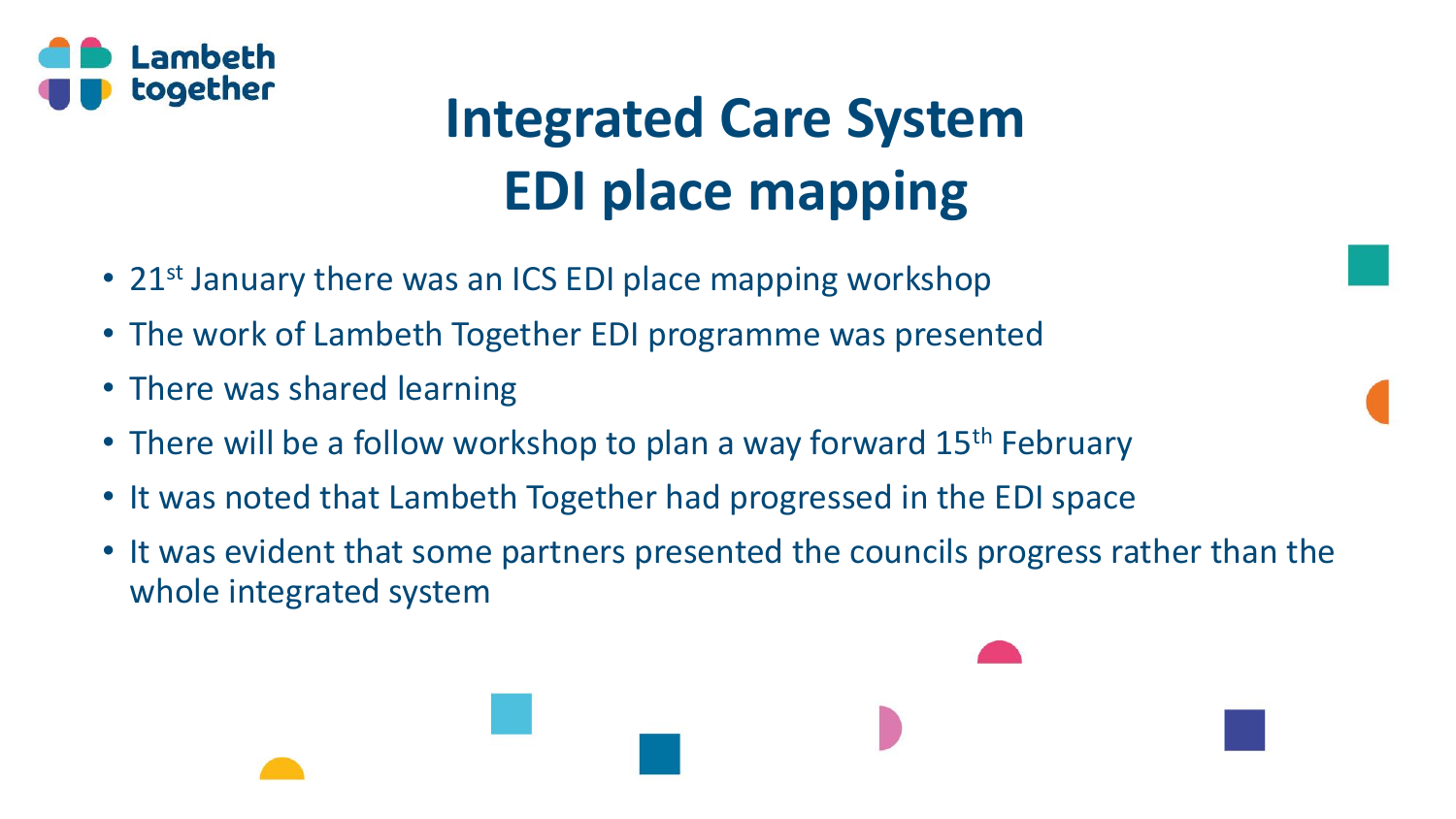

#### **Tacking Race Inequality Pan London**

- The aim is to inform and guide the Chief Executives London Committee (CELC) Tackling Racial Inequality steering group.
- This is chaired by Kim Smith (Chief Executive, Hammersmith & Fulham) with representation from Lewisham, Lambeth, Newham, Camden, Havering, Westminster, Haringey and Brent.
- A robust work programme was developed with pan London, sub regional and solo borough initiatives and actions which respond to community and organisational needs.
- The 3 key subgroups comprise of volunteer officers from all boroughs.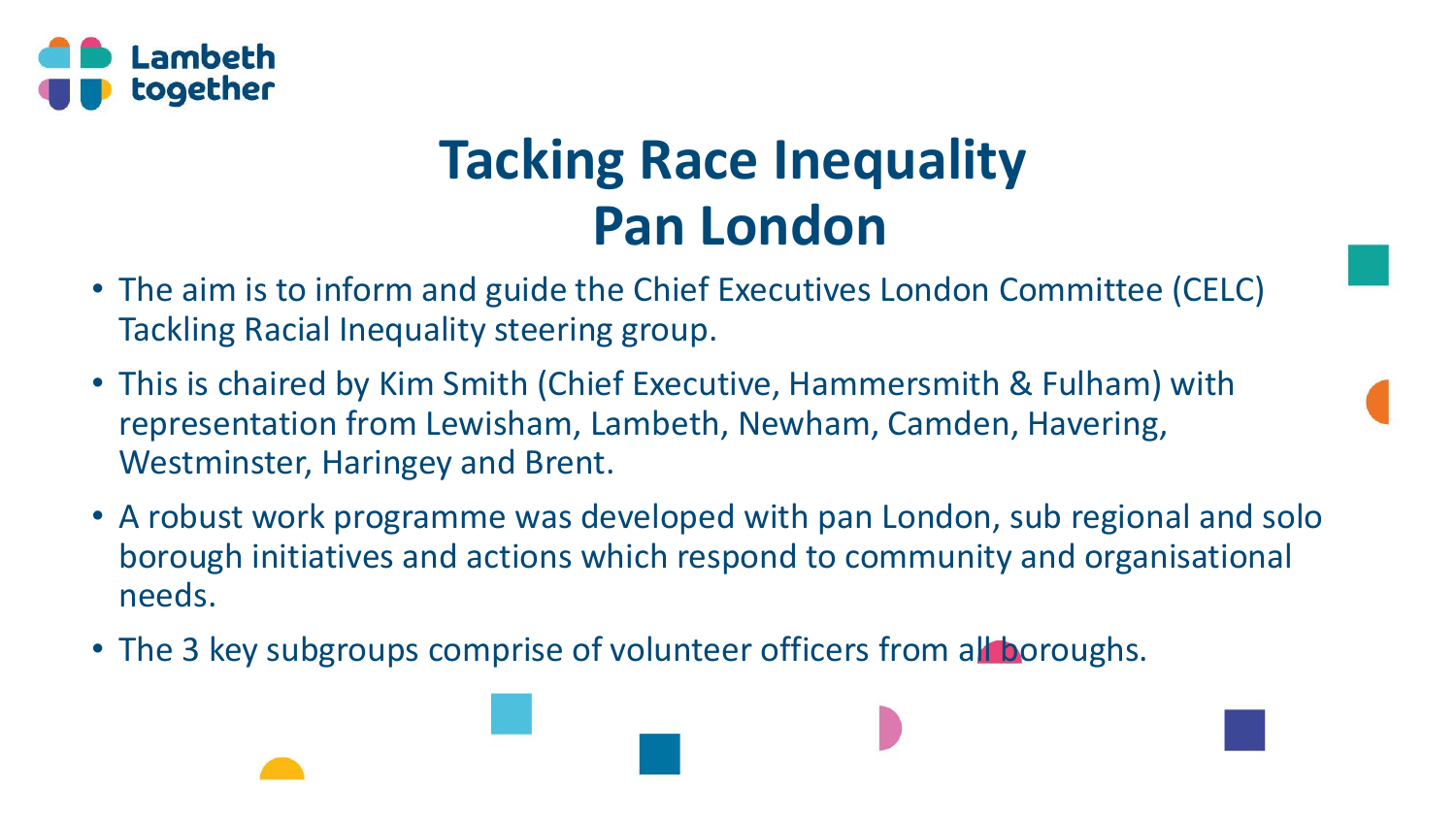

### **Tacking Race Inequality, Pan London**

#### **Demonstrating leadership theme**

**Demonstrating leadership working group** Sponsors: Stuart Love & Kim Smith

Chair – Juliet Amoa

- 1. Developing organisational commitment statements
- 2. Developing a Chief Executives London Committee statement
- 3. Developing an approach to assurance and accountability
- 4. Delivering the Tackling Racial Inequality **Standard**
- 5. Thought leadership towards targets and standards
- **6. Developing a 'BAME' acronym working group to include all partners from the whole system**

• **Role as large employer's theme**

**Large employers working group** Sponsors: Kim Wright & Althea Loderick

Co-Chairs Amanda Harcus (Tower Hamlets) and Tracey Connage (Harrow

- 1. Pan-London work to better understand and drive change around staff representation
- 2. Reviewing recruitment practices and training offers
	- **Data Hackathon Task & Finish**
- Sponsor: Kim Smith
- 1. Develop and deliver a data hackathon aimed at addressing data sharing and data collection

#### **Developing best practice theme**

**Best practice working group** Sponsors: Andrew Travers & Andrew Blake-**Herbert** 

Chair - Serena Simon (Westminster)

- 1. Creating a central resource pool and learning lab
- 2. Reviewing service areas to understand existing practices, disproportionate impact and drive activities
- 3. Working with the London Recovery Programme to use local government's influence to put tackling racial inequality at the heart of activity.
- **Comms & Engagement working group** Sponsor: Jenny Rowlands
- 1. Delivery of a pan-London communications plan
- 2. Production of Race Matters, bi-monthly newsletter to borough staff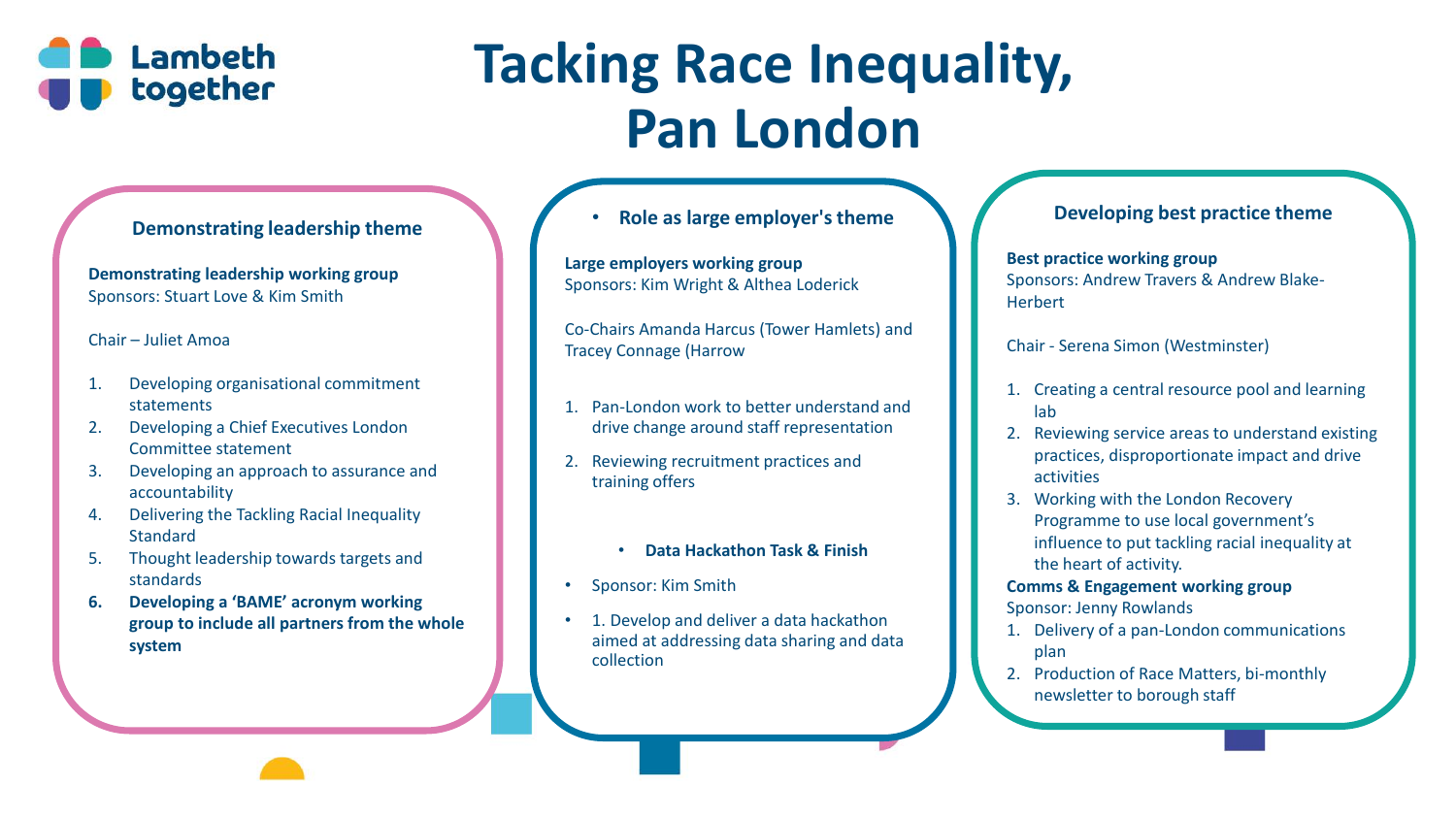

## **CORE20PLUS5**

- [CORE20PLUS5](https://www.england.nhs.uk/about/equality/equality-hub/core20plus5/) plan is to support the reduction of health inequalities at both national and system level.
- The approach defines a target population cohort the 'Core20PLUS' and identifies '5' focus clinical areas requiring accelerated improvement.
- Locally our additional focus areas are chronic pain and diabetes
- We hope to join the national Core20PLUS Connectors programme, and recruit Community Connectors who could act as signposts, advocates for Lambeth residents affected by high blood pressure.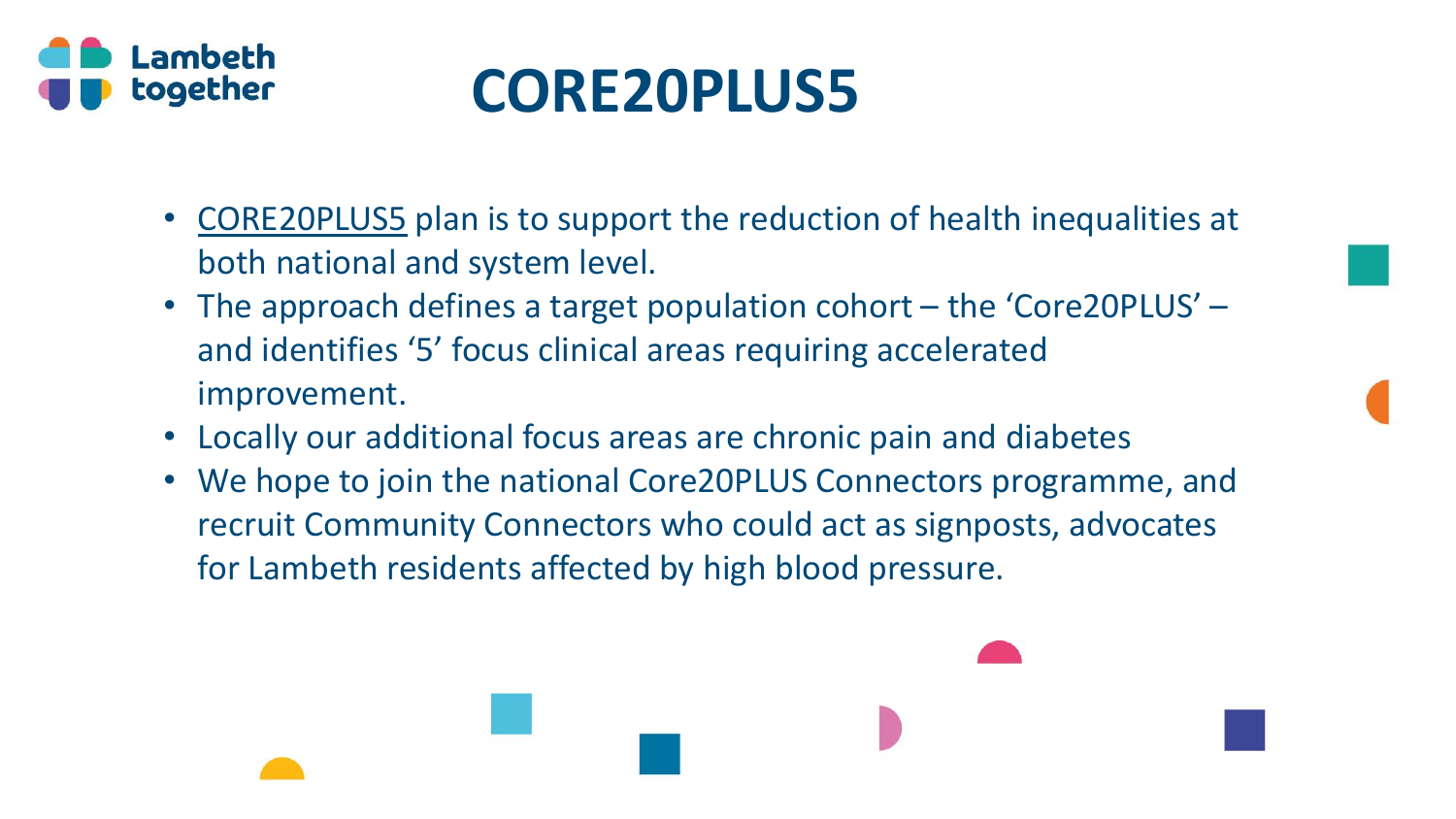

### **CORE20PLUS5**

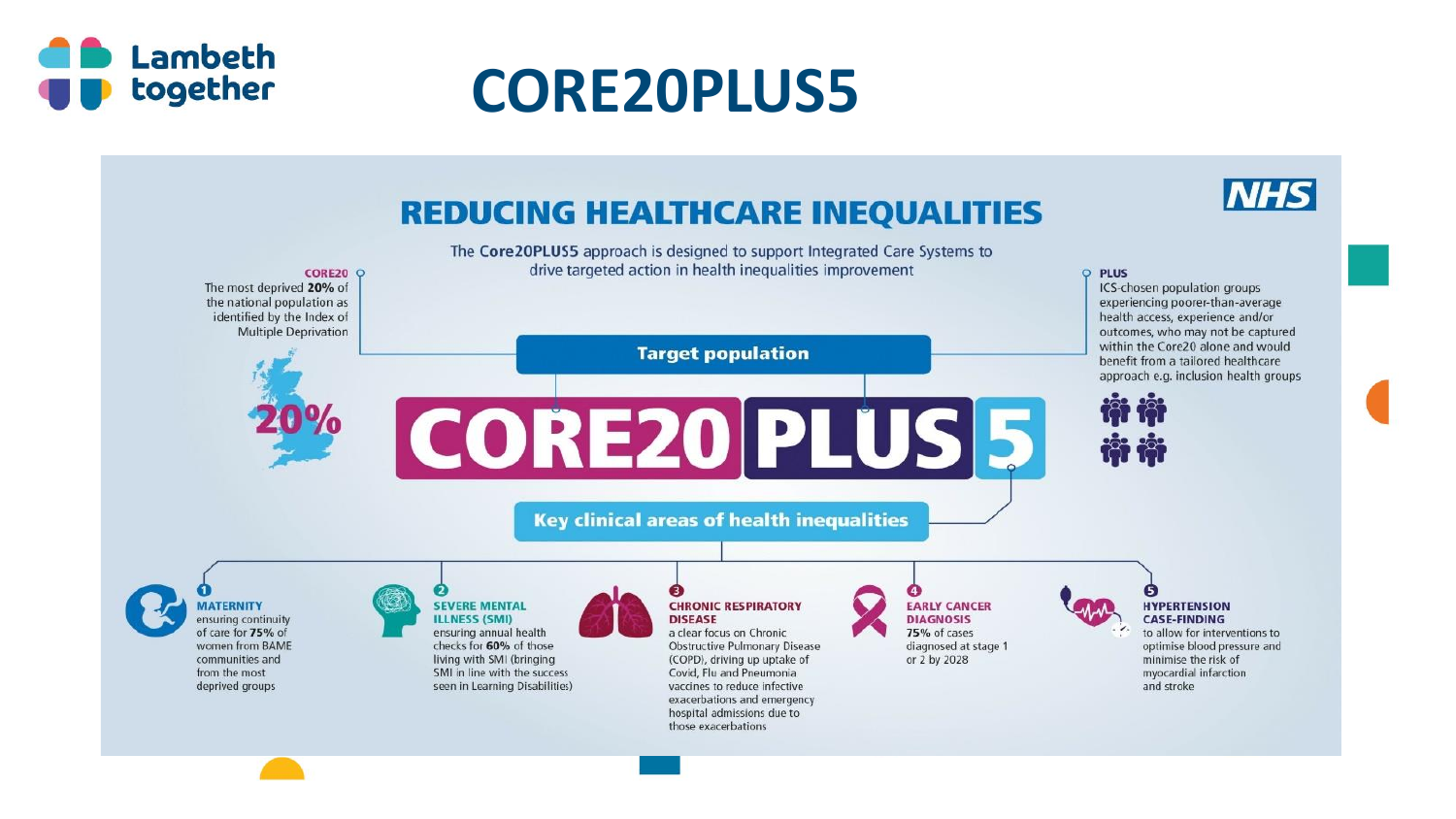

# **Metrics and Data**

- Provide a robust framework of equalities measures associated with Lambeth Together priorities
- Develop an enhanced shared measurement approach to provide assurance and knowledge sharing. Use and learn from existing work, ie Black Thrive SMS
- Coding and classification will be important to ensure robust and consistent analysis
- We have a draft Assurance Framework, and a Programme Management approach in place
- The Lambeth Together Development Manager will support and progress this work.